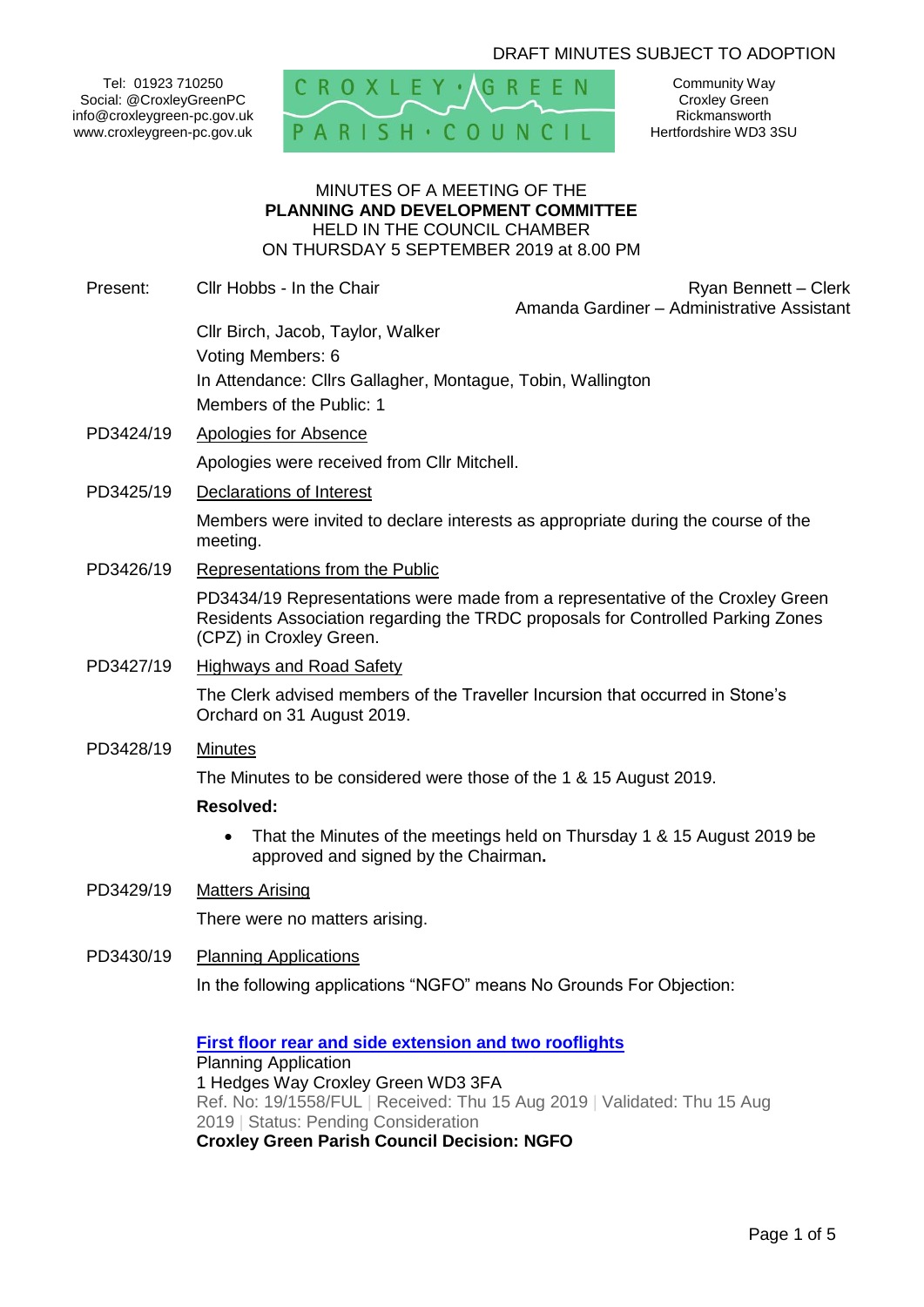**[Listed Building Consent: Various repair works to property including brick](https://www3.threerivers.gov.uk/online-applications/applicationDetails.do?activeTab=summary&keyVal=PWBI5PQFGE600&prevPage=inTray)  [repairs, replacement doors and windows](https://www3.threerivers.gov.uk/online-applications/applicationDetails.do?activeTab=summary&keyVal=PWBI5PQFGE600&prevPage=inTray)**

Planning Application The Windmill 34 Windmill Drive Croxley Green WD3 3FD Ref. No: 19/1567/LBC | Received: Fri 16 Aug 2019 | Validated: Tue 20 Aug 2019 | Status: Pending Consideration

**Croxley Green Parish Council Decision: CGPC Noted the Application**

### **[Single storey front and rear extensions](https://www3.threerivers.gov.uk/online-applications/applicationDetails.do?activeTab=summary&keyVal=PVTIA7QF05Z00&prevPage=inTray)**

Planning Application 66 Valley Walk Croxley Green Rickmansworth Hertfordshire WD3 3TG Ref. No: 19/1492/FUL | Received: Tue 06 Aug 2019 | Validated: Wed 21 Aug 2019 | Status: Pending Consideration **Croxley Green Parish Council Decision: NGFO**

# **[District Council Application: Refurbishment of existing play area including the](https://www3.threerivers.gov.uk/online-applications/applicationDetails.do?activeTab=summary&keyVal=PVEH9VQFG7H00&prevPage=inTray)  [installation of new play equipment](https://www3.threerivers.gov.uk/online-applications/applicationDetails.do?activeTab=summary&keyVal=PVEH9VQFG7H00&prevPage=inTray)**

Planning Application

Cassiobridge Play Area Recreation Ground Watford Road Croxley Green **Hertfordshire** 

Ref. No: 19/1427/FUL | Received: Mon 29 Jul 2019 | Validated: Thu 15 Aug 2019 | Status: Pending Decision. CGPC not included in original notification - Freya Clewley has requested our feedback before Thursday 12<sup>th</sup> September.

**Croxley Green Parish Council Decision: No objection to the refurbishment of existing play area. Members felt that planting more trees and using natural materials for the play equipment would be more appropriate. Project may have benefited from wider consultation.**

# **[Part Retrospective: Demolition of the existing building and erection of two](https://www3.threerivers.gov.uk/online-applications/applicationDetails.do?activeTab=summary&keyVal=PVHVJEQFG8J00&prevPage=inTray)  [storey building to accommodate one two-bed flat at ground floor and one, one](https://www3.threerivers.gov.uk/online-applications/applicationDetails.do?activeTab=summary&keyVal=PVHVJEQFG8J00&prevPage=inTray)[bed maisonette at first floor level](https://www3.threerivers.gov.uk/online-applications/applicationDetails.do?activeTab=summary&keyVal=PVHVJEQFG8J00&prevPage=inTray)**

Planning Application

The Studio Community Way Croxley Green WD3 3FH Ref. No: 19/1450/FUL | Received: Wed 31 Jul 2019 | Validated: Thu 22 Aug 2019 | Status: Pending Consideration

**Croxley Green Parish Council Decision: NGFO**

**[Demolition of existing garage and covered passageway, erection of single](https://www3.threerivers.gov.uk/online-applications/applicationDetails.do?activeTab=summary&keyVal=PWZVYNQFGHQ00&prevPage=inTray)[storey front porch projection, part single, part two storey side and rear](https://www3.threerivers.gov.uk/online-applications/applicationDetails.do?activeTab=summary&keyVal=PWZVYNQFGHQ00&prevPage=inTray)  [extensions, single storey rear extension and raised patio to rear with screen](https://www3.threerivers.gov.uk/online-applications/applicationDetails.do?activeTab=summary&keyVal=PWZVYNQFGHQ00&prevPage=inTray)** Planning Application

46 Kenilworth Drive Croxley Green WD3 3NW

Ref. No: 19/1631/FUL | Received: Thu 29 Aug 2019 | Validated: Thu 29 Aug 2019 | Status: Pending Consideration

**Croxley Green Parish Council Decision: Croxley Green Parish Council does not object, but would draw the case officer's attention to the extension encroaching towards the road in contradiction of the Croxley Green Neighbourhood Plan.**

## **[First floor side and rear extension](https://www3.threerivers.gov.uk/online-applications/applicationDetails.do?activeTab=summary&keyVal=PX1FJGQFGIC00&prevPage=inTray)**

Planning Application 6 Chess Vale Rise Croxley Green WD3 4AF Ref. No: 19/1641/FUL | Received: Fri 30 Aug 2019 | Validated: Mon 02 Sep 2019 | Status: Pending Consideration **Croxley Green Parish Council Decision: NGFO**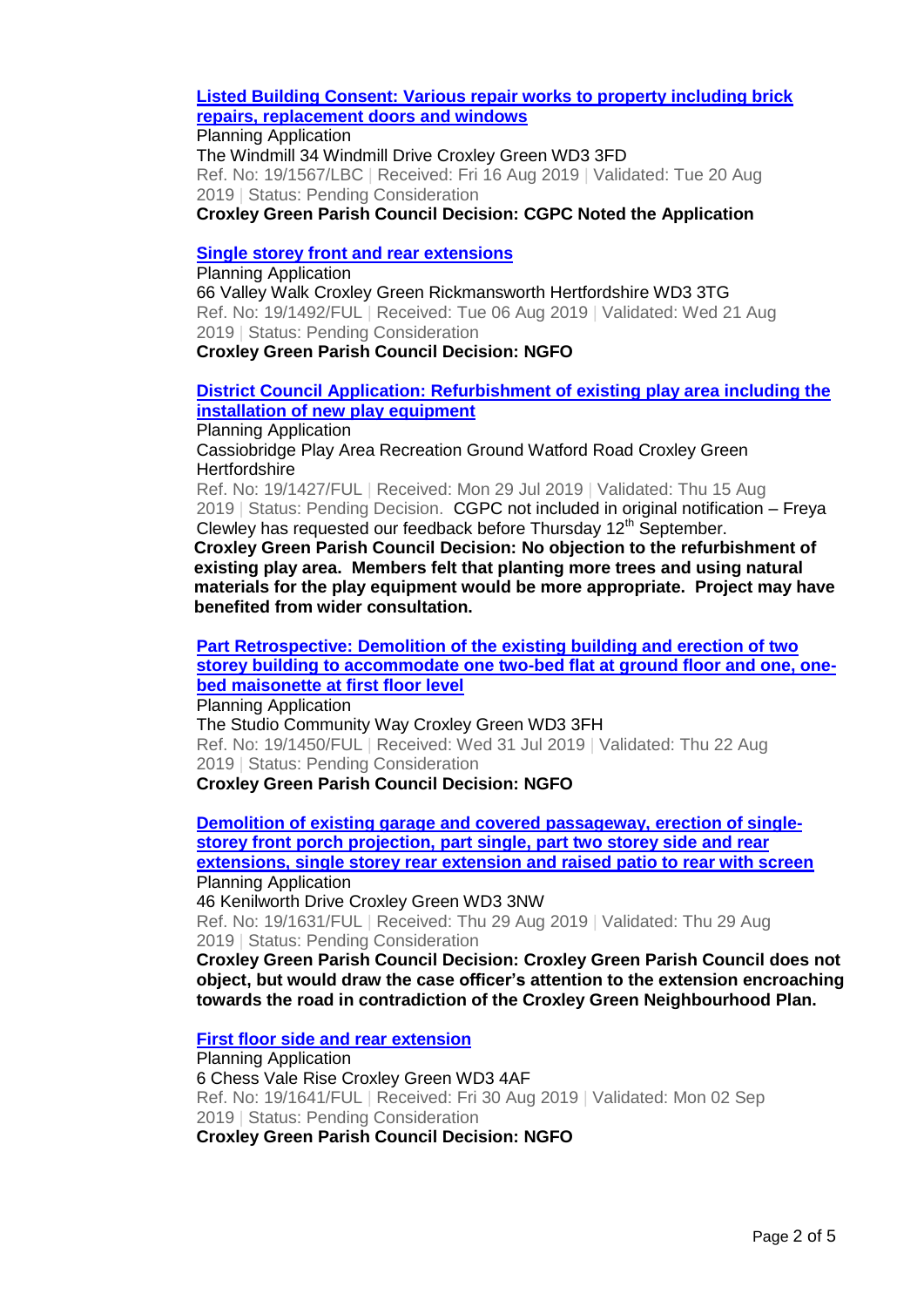# PD3431/19 Recent Decisions by Thee Rivers District Council

| <b>Approved</b>                        |                                                                                                                                                       |
|----------------------------------------|-------------------------------------------------------------------------------------------------------------------------------------------------------|
| <b>Application:</b><br><b>Address:</b> | Part conversion of existing integral garage to habitable<br>accommodation to include a gym and store<br>11 Woodland Chase Croxley Green Rickmansworth |
|                                        | Hertfordshire WD3 3FN                                                                                                                                 |
| <b>Application No:</b>                 | 19/1219/FUL                                                                                                                                           |
| <b>CGPC Decision</b>                   | <b>NGFO</b>                                                                                                                                           |
| <b>TRDC Decision</b>                   | Approved                                                                                                                                              |
| <b>Application:</b>                    | Proposed single storey rear extension and first floor<br>front extension                                                                              |
| Address:                               | 47 Fuller Way Croxley Green WD3 3PL                                                                                                                   |
| <b>Application No:</b>                 | 19/1184/FUL                                                                                                                                           |
| <b>CGPC Decision</b>                   | <b>NGFO</b>                                                                                                                                           |
|                                        |                                                                                                                                                       |
| <b>TRDC Decision</b>                   | Approved                                                                                                                                              |
| <b>Application:</b>                    | Single storey front extension                                                                                                                         |
| Address:                               | 77 Durrants Drive Croxley Green WD3 3NY                                                                                                               |
| <b>Application No:</b>                 | 19/1065/FUL                                                                                                                                           |
|                                        |                                                                                                                                                       |
| <b>CGPC Decision</b>                   |                                                                                                                                                       |
| <b>TRDC Decision</b>                   | Approved                                                                                                                                              |
|                                        |                                                                                                                                                       |
|                                        | Single storey rear extension                                                                                                                          |
| <b>Application:</b>                    |                                                                                                                                                       |
| Address:                               | 61 Durrants Drive Croxley Green WD3 3NY                                                                                                               |
| <b>Application No:</b>                 | 19/1211/FUL                                                                                                                                           |
| <b>CGPC Decision</b>                   | <b>NGFO</b>                                                                                                                                           |
| <b>TRDC Decision</b>                   | Approved                                                                                                                                              |
| <b>Application:</b>                    | Alterations to roof form including extension to front<br>dormer window and provision of rear dormer window,                                           |
| <b>Address:</b>                        | flank rooflights, and single storey rear extension.<br>11 Elmcote Way Croxley Green Rickmansworth<br>Hertfordshire WD3 3HP                            |
| <b>Application No:</b>                 | 19/1119/FUL                                                                                                                                           |
| <b>CGPC Decision</b>                   | <b>NGFO</b>                                                                                                                                           |
| <b>TRDC Decision</b>                   | Approved                                                                                                                                              |
| <b>Application:</b>                    | Removal of garage and construction of single storey<br>side and rear extensions and extension to hardstanding<br>to front                             |
| <b>Address:</b>                        | 87 Baldwins Lane Croxley Green WD3 3LT                                                                                                                |
| <b>Application No:</b>                 | 19/1290/FUL                                                                                                                                           |
| <b>CGPC Decision</b>                   | <b>NGFO</b>                                                                                                                                           |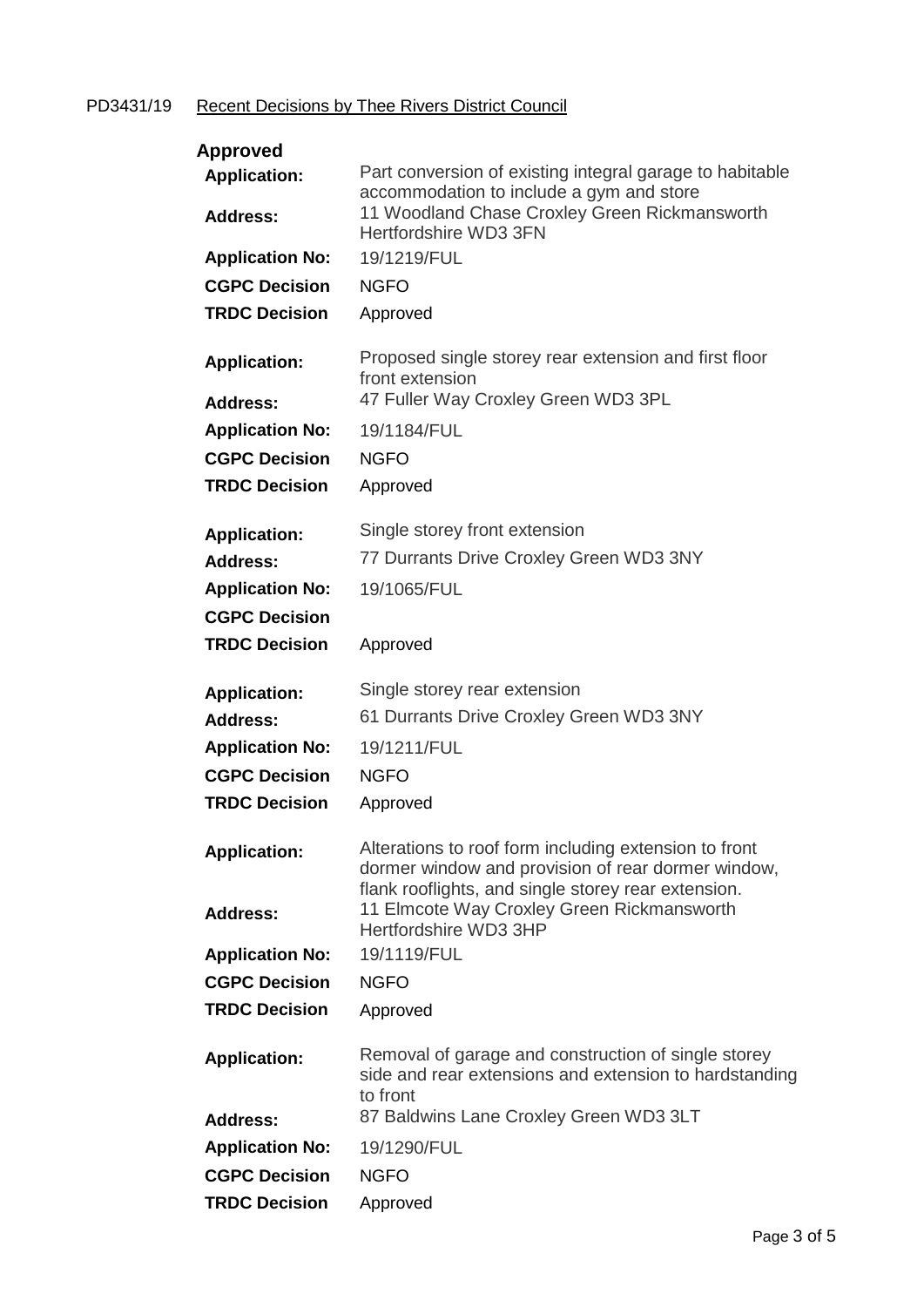| <b>Application:</b>                    | Two storey front extension                                                                                                                                                                                                                                                                                      |
|----------------------------------------|-----------------------------------------------------------------------------------------------------------------------------------------------------------------------------------------------------------------------------------------------------------------------------------------------------------------|
| <b>Address:</b>                        | 38 Winton Drive Croxley Green Rickmansworth<br>Hertfordshire WD3 3RD                                                                                                                                                                                                                                            |
| <b>Application No:</b>                 | 19/1241/FUL                                                                                                                                                                                                                                                                                                     |
| <b>CGPC Decision</b>                   | <b>NGFO</b>                                                                                                                                                                                                                                                                                                     |
| <b>TRDC Decision</b>                   | Approved                                                                                                                                                                                                                                                                                                        |
| <b>Application:</b>                    | Two storey and single storey rear extension                                                                                                                                                                                                                                                                     |
| <b>Address:</b>                        | 35 Fuller Way Croxley Green WD3 3PL                                                                                                                                                                                                                                                                             |
| <b>Application No:</b>                 | 19/1276/FUL                                                                                                                                                                                                                                                                                                     |
| <b>CGPC Decision</b>                   | <b>NGFO</b>                                                                                                                                                                                                                                                                                                     |
| <b>TRDC Decision</b>                   | Approved                                                                                                                                                                                                                                                                                                        |
| <b>Refused</b>                         |                                                                                                                                                                                                                                                                                                                 |
| <b>Application:</b><br><b>Address:</b> | Loft conversion including alterations from hip to gabled<br>roof form, side dormer window and roof lights, alterations<br>to roof form of existing rear extension, alterations to<br>external materials to include render, and alterations to<br>fenestration detail.<br>24 Sycamore Road Croxley Green WD3 3TD |
| <b>Application No:</b>                 | 19/1212/FUL                                                                                                                                                                                                                                                                                                     |
| <b>CGPC Decision</b>                   | CGPC believe that this application is highly out of<br>character with the area. Partly being down to the proposed<br>white rendering on the front of the property.                                                                                                                                              |
|                                        | The committee also shares the comments of 26 Sycamore.                                                                                                                                                                                                                                                          |
|                                        | Furthermore, CGPC believe that the side window<br>represents a loss of privacy to neighbouring properties.<br>If the officer is minded to approve then CGPC wish for this<br>application to be called into committee.                                                                                           |
| <b>TRDC Decision</b>                   | Refused                                                                                                                                                                                                                                                                                                         |
| Withdrawn                              |                                                                                                                                                                                                                                                                                                                 |
| <b>Application:</b>                    | Change of use from Retail (Class A1) to Children's Day<br>Nursery (Class D1) including extensions and alterations to<br>the existing building, associated parking and play area.                                                                                                                                |
| <b>Address:</b>                        | Croxley Plumbing Supplies Winton House 2 Winton<br>Approach Croxley Green Rickmansworth Hertfordshire<br>WD3 3TL                                                                                                                                                                                                |
| <b>Application No:</b>                 | 19/1215/FUL                                                                                                                                                                                                                                                                                                     |
| <b>CGPC Decision</b>                   | Croxley Green Parish Council object to the change of use<br>from Retail (Class A1) to Children's Day Nursery (Class<br>D1) for the following reasons:                                                                                                                                                           |
|                                        | It is a valuable local asset that provides a unique service to<br>the residents and businesses of Croxley Green.                                                                                                                                                                                                |
| <b>TRDC Decision</b>                   | It is the only plumbing supplier in Croxley Green and<br>employs 11 people.<br>Withdrawn                                                                                                                                                                                                                        |
|                                        |                                                                                                                                                                                                                                                                                                                 |